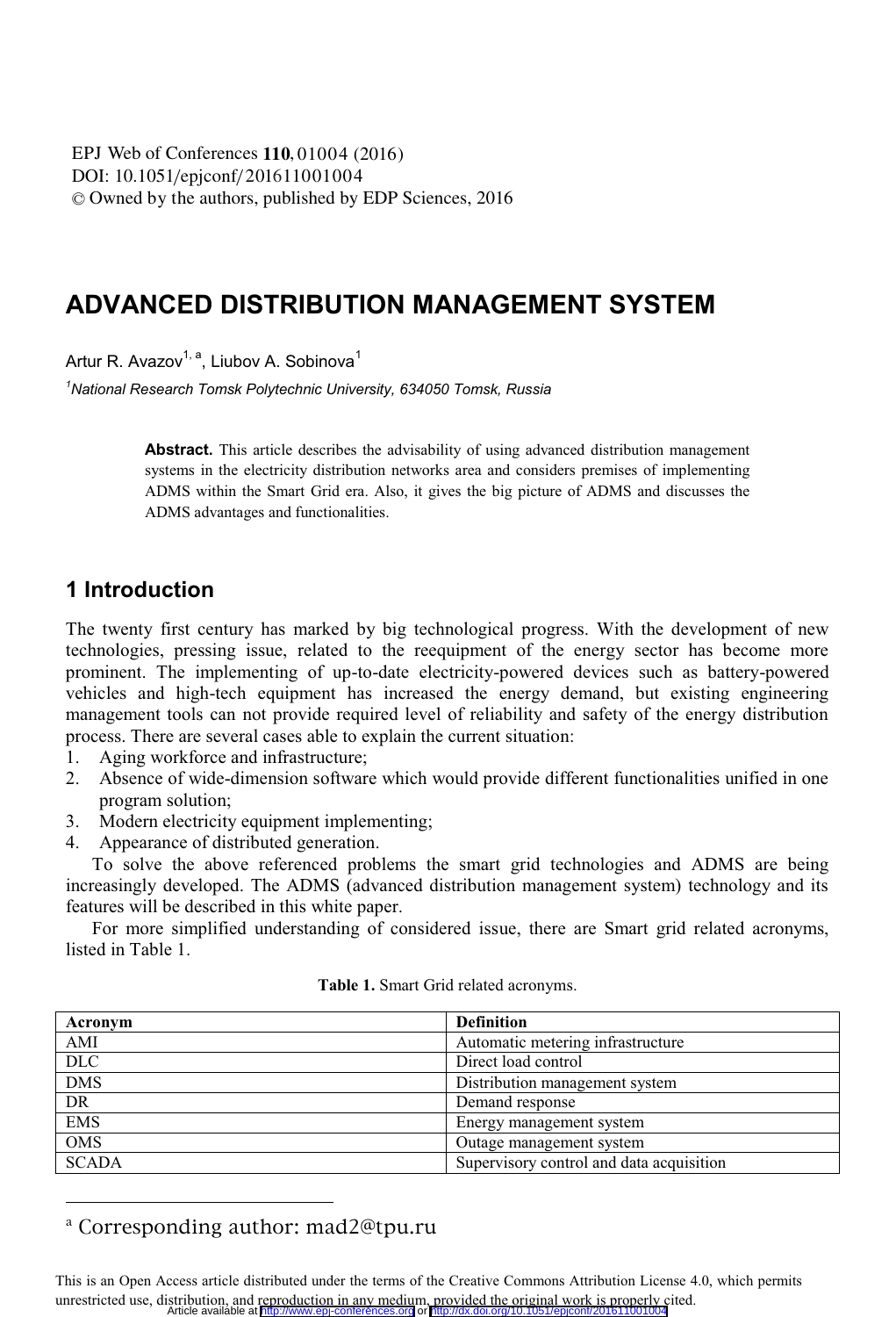#### **2. Problem statement**

What is an ADMS? "An advanced distribution management system (ADMS) is the software platform that supports the full suite of distribution management and optimization. An ADMS includes functions that automate outage restoration and optimize the performance of the distribution grid. ADMS functions being developed for electric utilities include fault location, isolation and restoration; volt/volt-ampere reactive optimization; conservation through voltage reduction; peak demand management; and support for microgrids and electric vehicles." - Gartner IT Glossary.

The ADMS is a decision support system that helps control room and field operating personnel to monitor and control the electric distribution system effectively while improving safety, reliability, asset protection and quality of service. ADMS delivers a single environment and user experience. This enables the streamlining of decision making and enhances emergency response performance. It resolves the critical barrier issues of real-time integration and enables the creation of highperformance network models. By providing a unified environment for control and dispatch, ADMS also allows for a more comprehensive view of the distribution system during an outage. The Advanced DMS is the utility depended technology that is why it should be interconnected with the existing Energy Management or Network Management System and OMS. Data sharing between these systems maximizes the efficiency of operation within your control room or control centers.



**Figure 1.** The structure of distribution management system.

Moreover, with the increase of energy consumers it is mandatory to enlarge the hardware structure in order to keep up the processed data. For this reason, new open structures are being implemented with ADMS. It allows increasing the accuracy level of the system analysis, data calculation and network representation.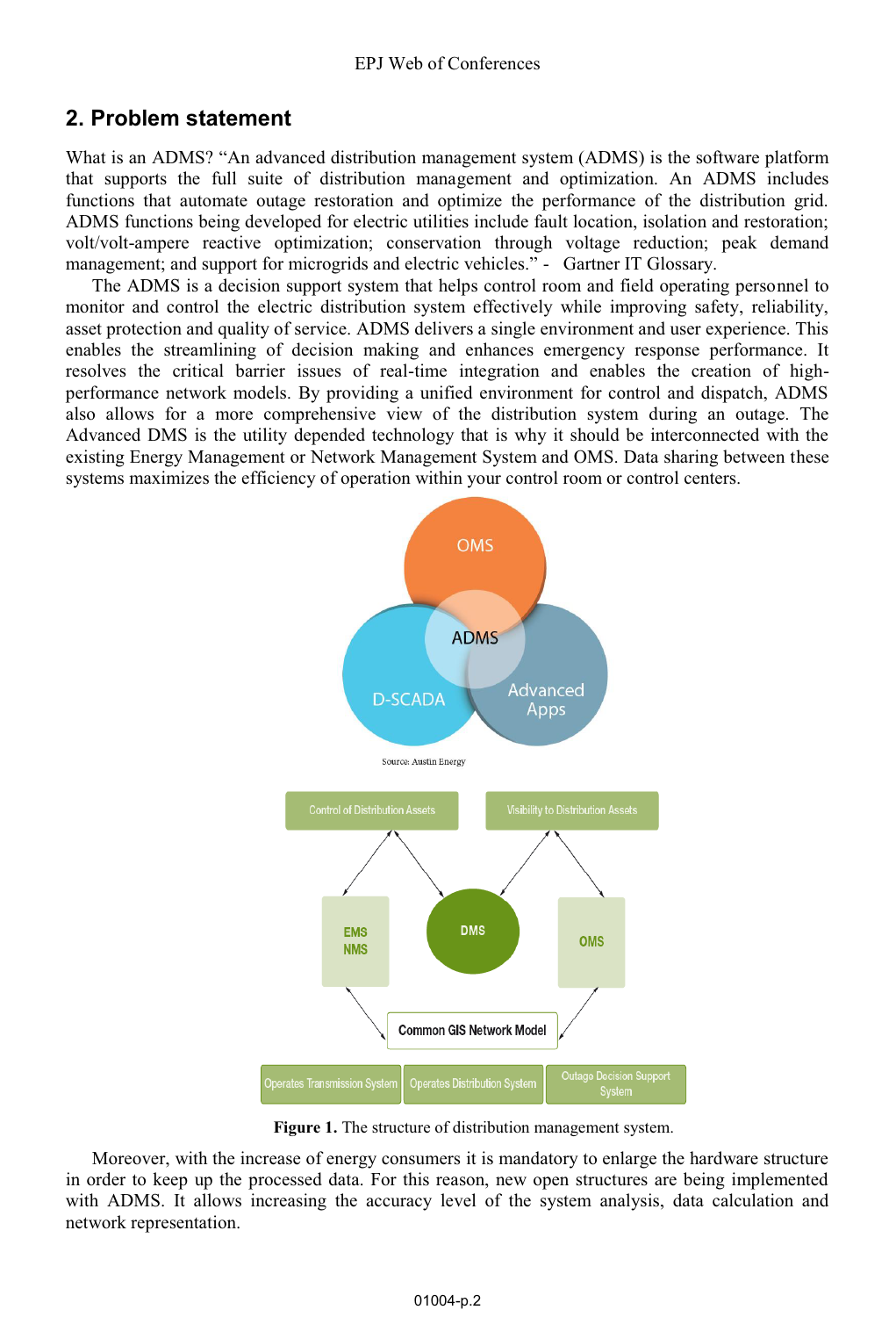The ADMS includes monitoring, analysis, control, optimization, training and planning tools that all function on a common representation of the entire electric distribution network. This allows system operators, dispatchers, reliability analysts, planning engineers and managers to work as a team accessing the same as-operated representation of network information for efficient and reliable management of grid operations.

With the ADMS there is the possibility to visualize the current state of network based on SCADA telemetery combined with state estimation for all non-telemetered equipment to provide systems operators with greater network awareness.

Owing to this modern technology it is possible to accurately model all elements of the network for better load forecasting, fault location prediction, energy loss reduction and equipment failure prevention. It provides a proven SCADA infrastructure, outage management solution and the most advanced analysis functions on the market. All in one comprehensive management solution. ADMS turns data into actionable business intelligence to increase the efficiency and support decisions across entire enterprise. Also ADMS allows to improve the safety and security field operations for planned and unplanned network events through high-quality simulations of switching and restoration activities before operating devices and dispatching field personnel. In addition, it provides superior reliability and customer satisfaction with self-healing, closed loop control capabilities. It delivers significant functionality to manage outages and perform automated fault location, isolation and supply restoration operations.

Besides, ADMS supports distributed generation enabling end-user utility to grow and accommodate for renewable energy of the smart grid era, well optimizing the network for reliable service. It also supports near, short, medium and long-term load forecasting for network planning and an extensive training simulator. With ADMS the network can be optimized with integrated Volt/VAR optimization, improving power quality in all parts of the distribution network. Volt/VAR capabilities also provide a transparent approach to voltage based demand response functionality which can be exercised without impact on customers.

The ADMS benefits:

- Demand management;
- Energy loss prevention;
- Peak shaving;
- Reduced peak power purchases;
- Improved operational efficiency
- Support for regulatory compliance
- Better assets utilization
- Standards-based integration

Furthermore, these benefits can contribute to significant savings for utilities and customers. The foundation of the ADMS

The major ADMS capability is to accurately define the network model and to process an unbalanced load flow algorithm, based upon this model with telemetered data, acquired from the network.

• The network model

The ADMS must be able to represent all aspects of the distribution networks, including a variety of conductor types, transformers, switches, fuses, etc. and monitor the status of these ones.

• The dynamic data

In order to make ADMS load flow algorithm more exact it is necessary to provide telemetered data from distribution network. Data is usually obtained from SCADA (Supervisory Control and Data Acquisition) systems. The AMI (advanced metering infrastructure) and OMS (Outage Management) are subsystems, which allow assembling and transferring data. ADMS requires a lot of data which changes quickly. For this reason the high-performance data management is indispensable. This data provides a lot of information (Voltage, current) and device status to enable the load flow algorithm to promote more reliable results.

- The unbalanced load flow algorithm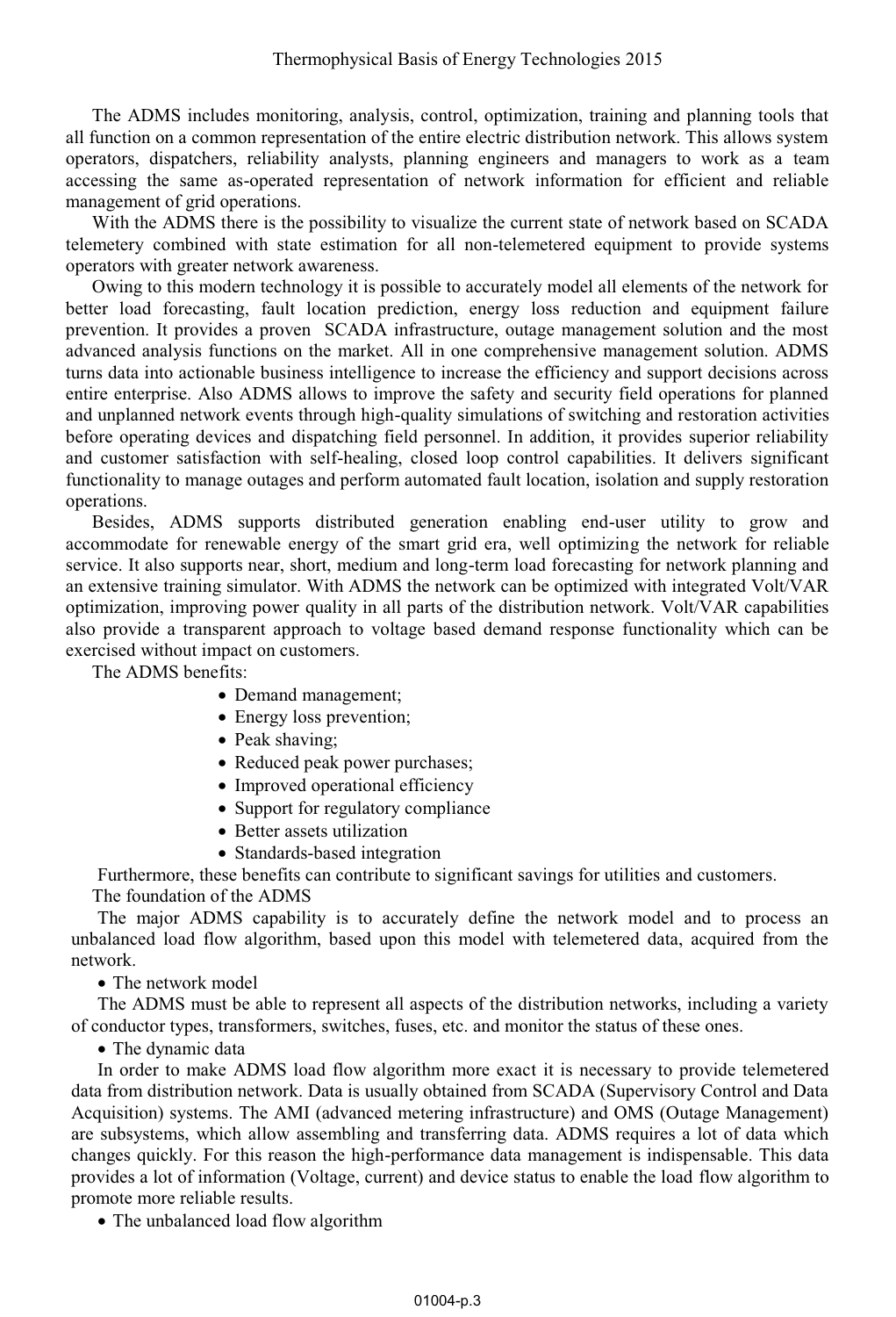The ADMS must have a significantly fast load flow algorithm to solve unbalanced distribution networks.

Main ADMS components

• Control system

The ADMS typically includes a SCADA system, an OMS and advanced applications.

- Data is significantly important

The ADMS requires data to understand the full potential of its function. Data is gathered from intelligent field devices and enterprise systems. Besides, AMI grids can render the last gasp information to enforce outage management processing within ADMS as well as the capability to perform output meter pings to test for voltage potential at the meter base endpoint.

• Mobility

Mobile systems can be used to directly view and operate the network on mobile data terminals. OMSs get enforced abilities through mobility by implementing the digital ticket system for team dispatch and tracking, occurrence/cause/repair reporting and up to date customer outage information.

• Advanced applications

The next point is a description of available advanced applications.

- Relay Protection Analysis, Adaptive Protection, Closed Loop

This applications are interconnected with each other. The relay protection analysis application accomplishes analytical studies on the network. If a system is complemented by adaptive protection, it can determine the correct relay setting to support new configurations. As soon as the new configuration is recognized with a closed loop application, the system will automatically reconfigure without the need for operator interruption.



**Figure 2.** Main components.

• Switch order management

This application provides the user with the option to create switching orders manually or automatically. The application allows the user to customize the switching order to reflect current inhouse templates. The business benefit is that all relevant factors are being analyzed on a single platform providing improved safety, reliability and operating effectiveness.

- Fault Location Isolation Service Restoration (FLISR)

This application enhances the Fault Location process. Customer restoration is improved by having better information and the ability to direct field crews more accurately to the faulted location. Using information obtained from the relay IED and fault detectors location in the field will avoid lengthy line patrols and sectionalizing efforts. Some DMS solutions also provide means whereby data administrators can input historical failures for the feeder in the application. This historical information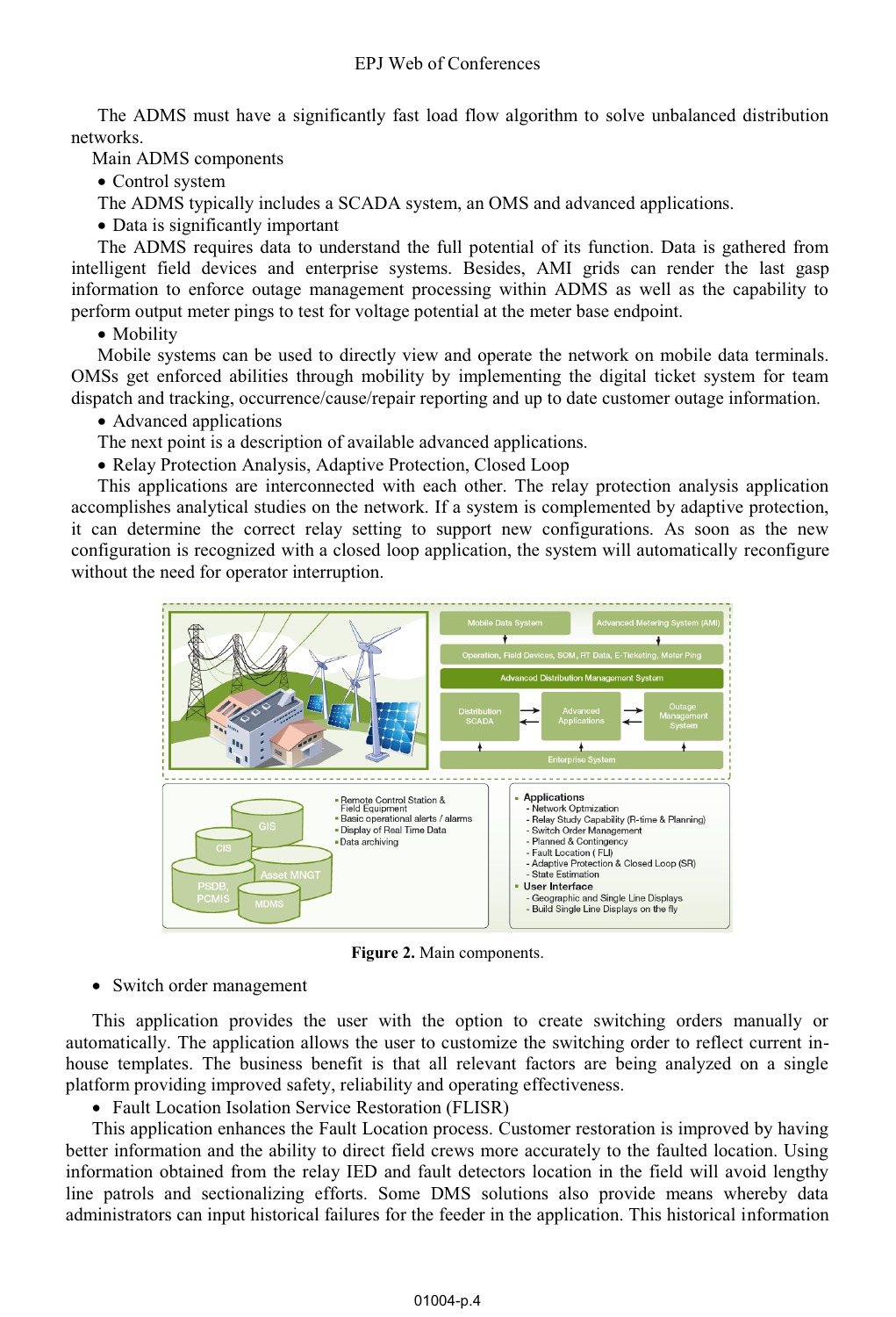can be used as one of the mechanisms for determining faulted locations as well. The Isolation and Service Restoration piece of FLISR is the next step. Once the faulted section is known, remotely controlled devices can restore customer load either manually (via remote control) or automatically (without operator intervention).

The business benefits include: improved field resource utilization, reduced customer interruptions and less "windshield time" for field forces.

• Topology Analyzer

The Topology Analyzer application displays voltages, phasing, the state of the system (energized or de-energized) using different color schemes as determined by the utility. This application is applicable to the single line schematic displays and geographic displays. Some DMS solutions can create single line displays on the fly by the user selecting the feeders and substations they wish displayed in isolation of other superfluous equipment. From a user perspective this is very powerful as it provides simplicity and clarity for the task at hand.

The business benefit is somewhat obvious. Without a method to simplify the electrical connectivity, the visual diagrams would be extremely cluttered and not useful. A lot of work has been done by the vendor community to ensure optimum flexibility provided for the user.

The ADMS's analytical functionality.

The ADMS has the multifaceted functions. In this part it should be mentioned about some of them.

• Volt/VAR Optimization (VVO)

The Volt/VAR Optimization (VVO) application in its simplest form reduces the distribution system voltage, thereby reducing the overall demand. Today, there are a number of devices that can be utilized to manage the network at a lower voltage profile, including:

• Substation – under load tap changers

- Capacitors large and small
- Distribution stations under load tap changers

• Other DER devices

The VVO application has been designed to optimize the use of all of the mentioned devices to minimize the overall load on the system. Typically the VVO applications are rule-based to determine the order and use of these devices.

The business benefit is the reduction of power consumption. This will offset the need for capital upgrades such as additional generating facilities and network upgrades to meet increased load demands.

• Network reconfiguration

This application allows network optimization in case of new devices/customers deployment, fault or power imbalance occurrence. The objectives are minimizing line losses, providing optimum phase balancing while maintaining adequate voltage profiles.

• State estimation

In power network state estimation validates observable data and calculates all non-telemetered points in order to derive a complete network view.

The collected data quality is not very precise due to problems in devices or telecommunication networks. To solve this issue and provide an advanced analysis, the obtained data must be preprocessed in order of elimination of bad data points.

Distribution state estimation is much more advanced than a simple load calibration. For this reason the distribution state estimation should have the highest precision as it is the basis of all advanced functions.

• Peak shaving

Near-term load forecasting is a great tool to identify the potential for a peak load event during the course of the day. Combining this forecast capability with Volt/VAR Optimization is a great way to continue managing the demand on the network without affecting any customers. Load tap changers, voltage regulators, and capacitors can be automatically or manually controlled to maintain voltage profiles, within regulatory limits, in order to manage demand. This can be done only during peak events or as a normal mode of operation as desired.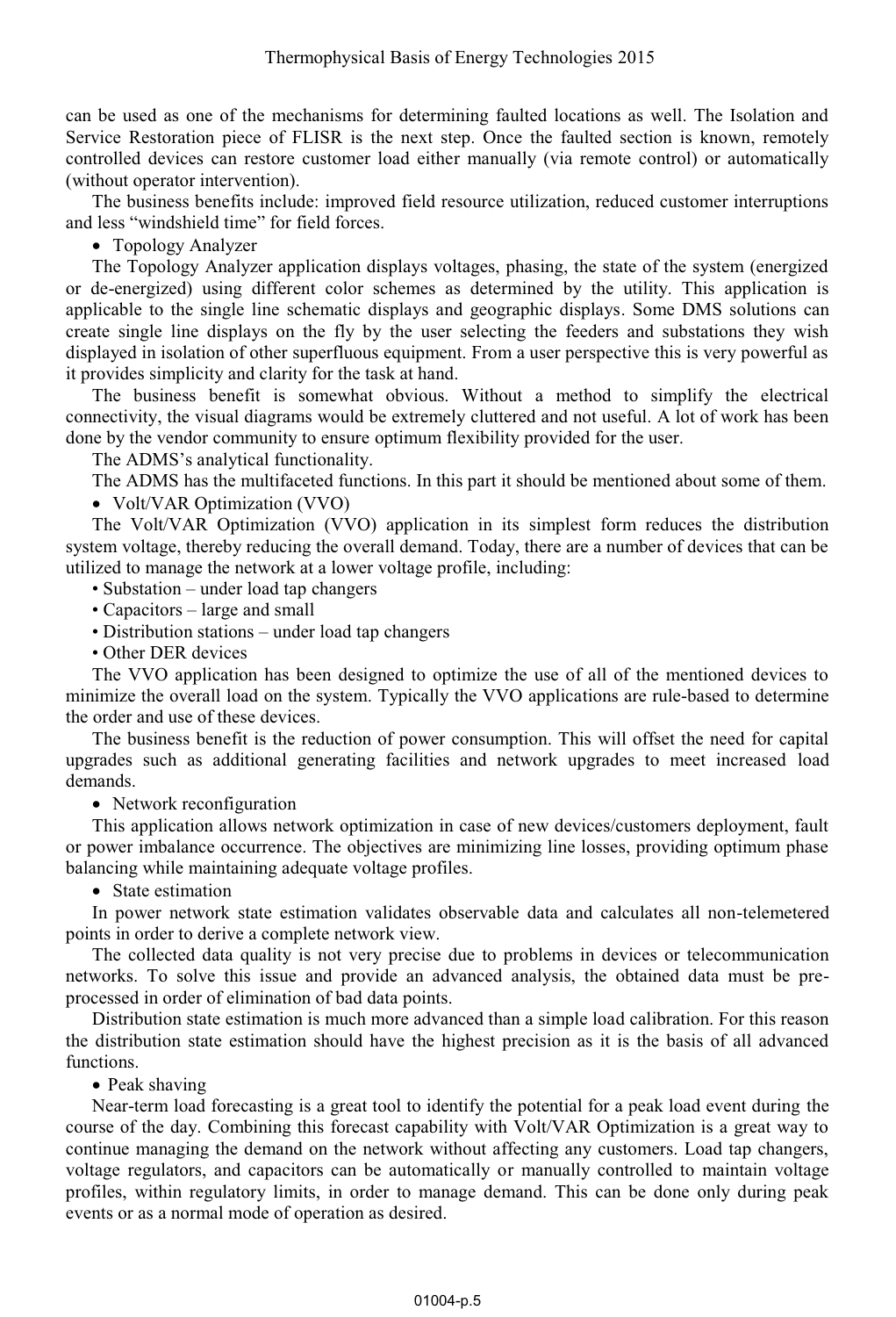# **3. Results and discussion**

Demand response is the main function that drives utilities to Smart Grid programs and to the implementation of advanced DMS software. The complex system of demand response offers a lot of options that can be accomplished to reduce demand in case of increasing demand, and the potential of costs rising and network instability.

Some demand response actions depend on customers to react on their own. Utilities operationally enquire for electricity consumers to change their consumption patterns when supply is short. Regulators are also able to create rate structures that encourage similar conduct through normal attention to energy costs. However, since these approaches do not provide enough reduction, additional demand response options are rendered, and the ADMS can support the prioritized application of these options.

Generally, the available options are divided into three categories, which are listed in the dependence of customer impact (lowest to highest):

1.Conservation voltage management (CVR) — also known as Distribution System Demand Response (DSDR)

This option includes functionality of volt/VAR management in order to reduce demand by means of voltage reduction on the distribution network. The voltage reduction drives in reduction in the power which is delivered by a similar amount without customer interruption. Moreover, voltage management can be accomplished on a feeder or feeder segment basis to resolve a local over load (perhaps as a result of electric vehicles or other infrequent demand anomalies) instead of on a system wide basis.

2.Direct load control

Most utilities have implemented some form of direct load demand response, generally through radio-controlled devices located on water heaters, air conditioners and pool pumps. Using this form of demand response, utilities can turn off these devices for a short period of time (perhaps 15 to 20 minutes) to reduce demand on the distribution network. The direct load programs already in place rotate the "turn-offs" around the service territory to reduce customer impact. Since there is some amount of customer impact, while minimal, utilities must generally ask customers to "opt-in" to such a program, and often trade a rate advantage or discount to customers who choose the program.

Direct load control will continue to increase in complexity with the evolution of home area network (HAN) technology and the continued roll-out of AMI systems. The advanced DMS is designed for integration with these end-of-network systems, supporting direct load control by identifying appropriate feeders segments and timing in a prioritized manner.

3.Load interruption/islanding

When other demand response options fail, utilities disconnect some demand to maintain the ability to serve the rest. Again, most utilities have "opt-in" programs for such interruption, including interruptible rates that are supported by regulators and governments. However, depending on the nature of the overload and danger to the health of the distribution network, utilities may have to exercise interruption options with little or no advance notice — even to customers who have not elected this option. Once again, the advanced DMS makes recommendations and prioritizes options for utility dispatchers to enable decision making in situations where it is unavoidable.

An ADMS platform provides a new future for grid and outage management by providing a single environment and user experience for SCADA, DMS and OMS. This key construct resolves the critical barrier issues of real-time integration and high-performance network models. By providing a unified environment for control and dispatch, ADMS allows for a more comprehensive view of the distribution system during an outage. Placing the tools for outage analysis and crew dispatch alongside those for control, load flow, and grid optimization enables a workflow that is more responsive and less error-prone.

ADMS also eliminates the network modeling problem, enabling OMS functionality against the memory-resident, real-time model of SCADA / DMS. A single, high-performing network model for SCADA, DMS, and OMS improves accuracy and performance, and eliminates the need for data